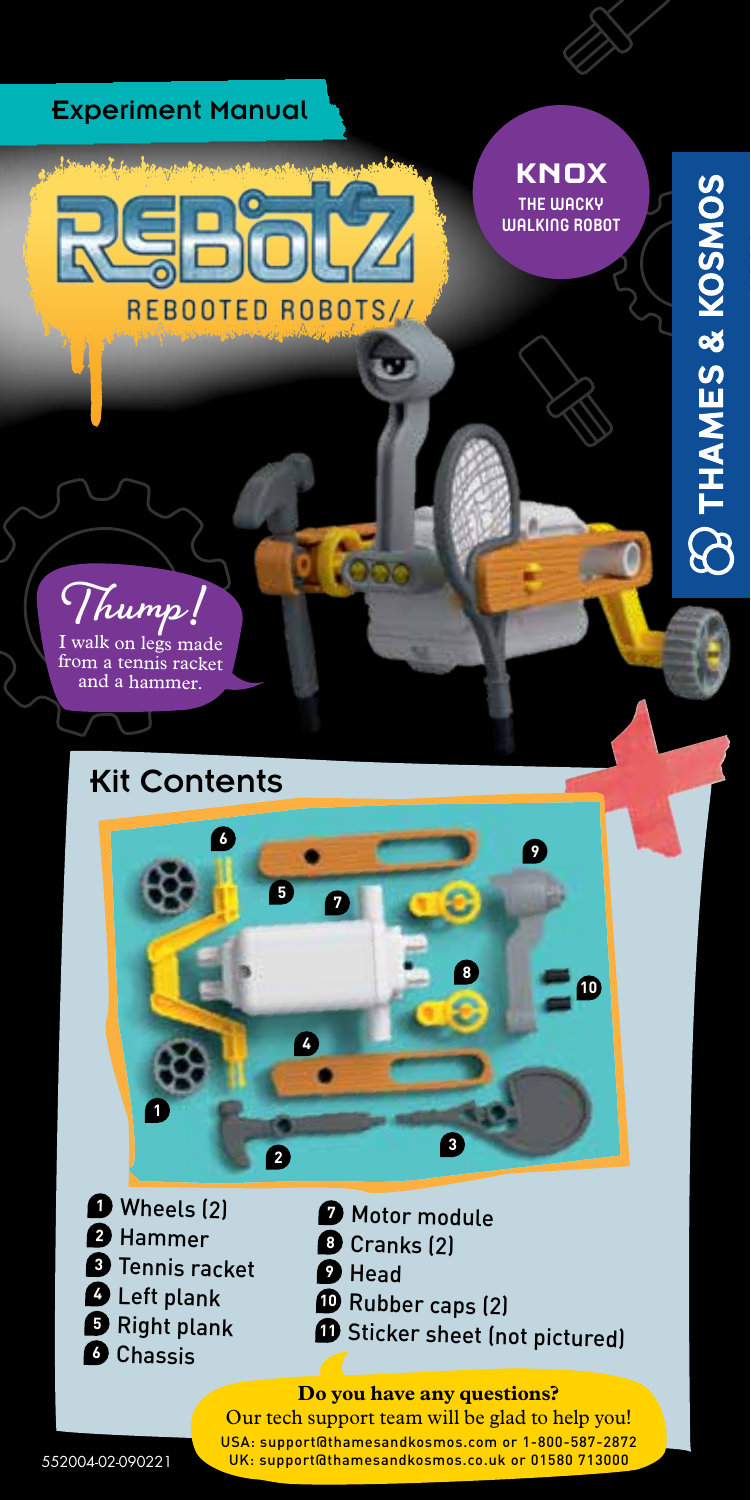### **THE YEAR IS 2583.**

**CENTURIES OF ENVIRONMENTAL POLLUTION HAVE MADE EARTH UNINHABITABLE. HUMANITY HAS BEEN FORCED OUT INTO THE VAST EXPANSE OF SPACE ...** 

#### **... BUT THE PLANET HAS NOT BEEN COMPLETELY DESERTED!**





**POGO THE JAMMIN' JUMPING ROBOT**

**THE TILE** 

9

**REBOOT**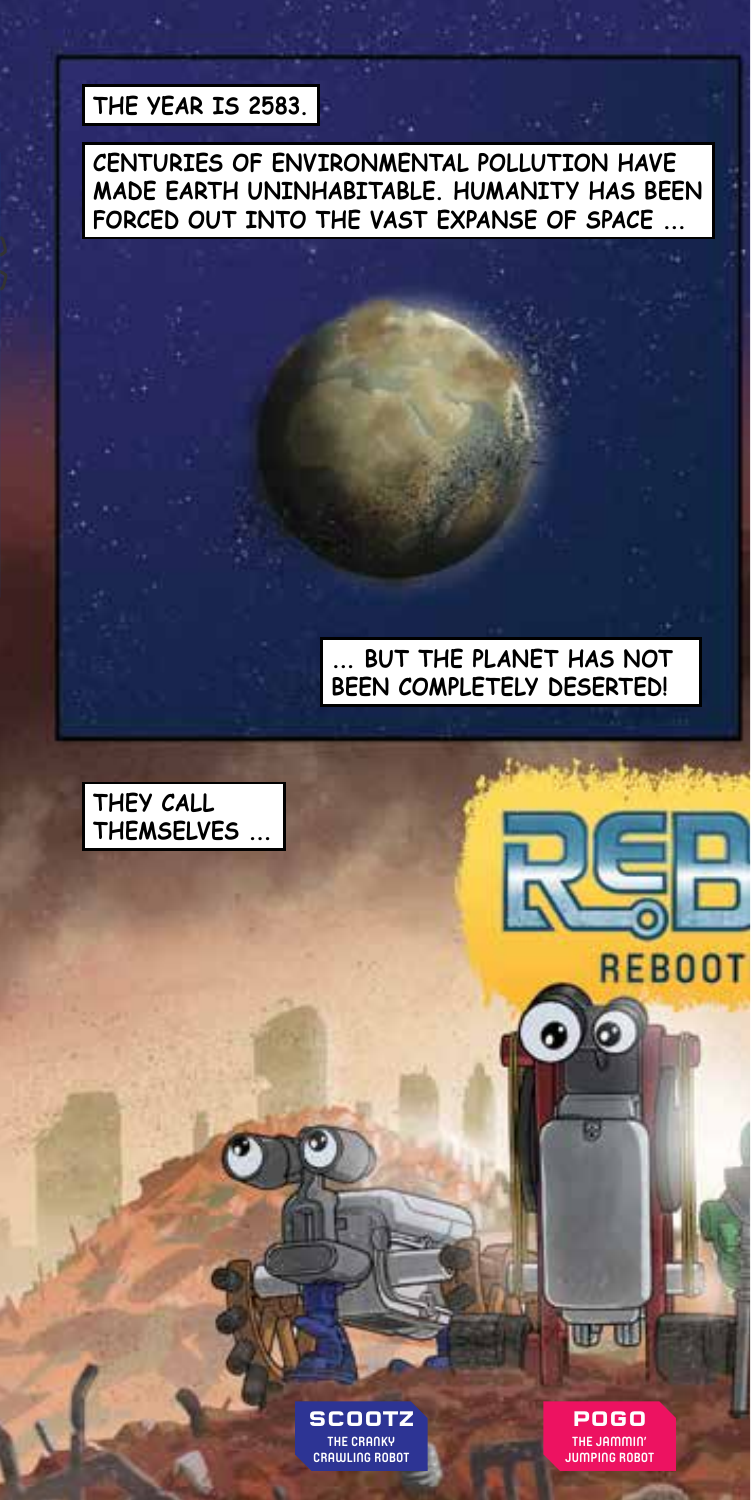**SOME COURAGEOUS AND LONELY ROBOTS HAVE BEEN LEFT BEHIND. THEY ROAM THE WASTELANDS IN SEARCH OF SPARE PARTS AND FELLOW ROBOTS. TOGETHER, THEY BRAVE THE DANGERS OF THIS RAVAGED WORLD.**

**THEY SURVIVE BY USING THE SCAVENGED PARTS TO PERFORM MAKESHIFT REPAIRS AND UPGRADES ON THEMSELVES.**

G



**HALFPIPE THE SHREDDING SKATER ROBOT**

**KNOX THE WACKY WALKING ROBOT**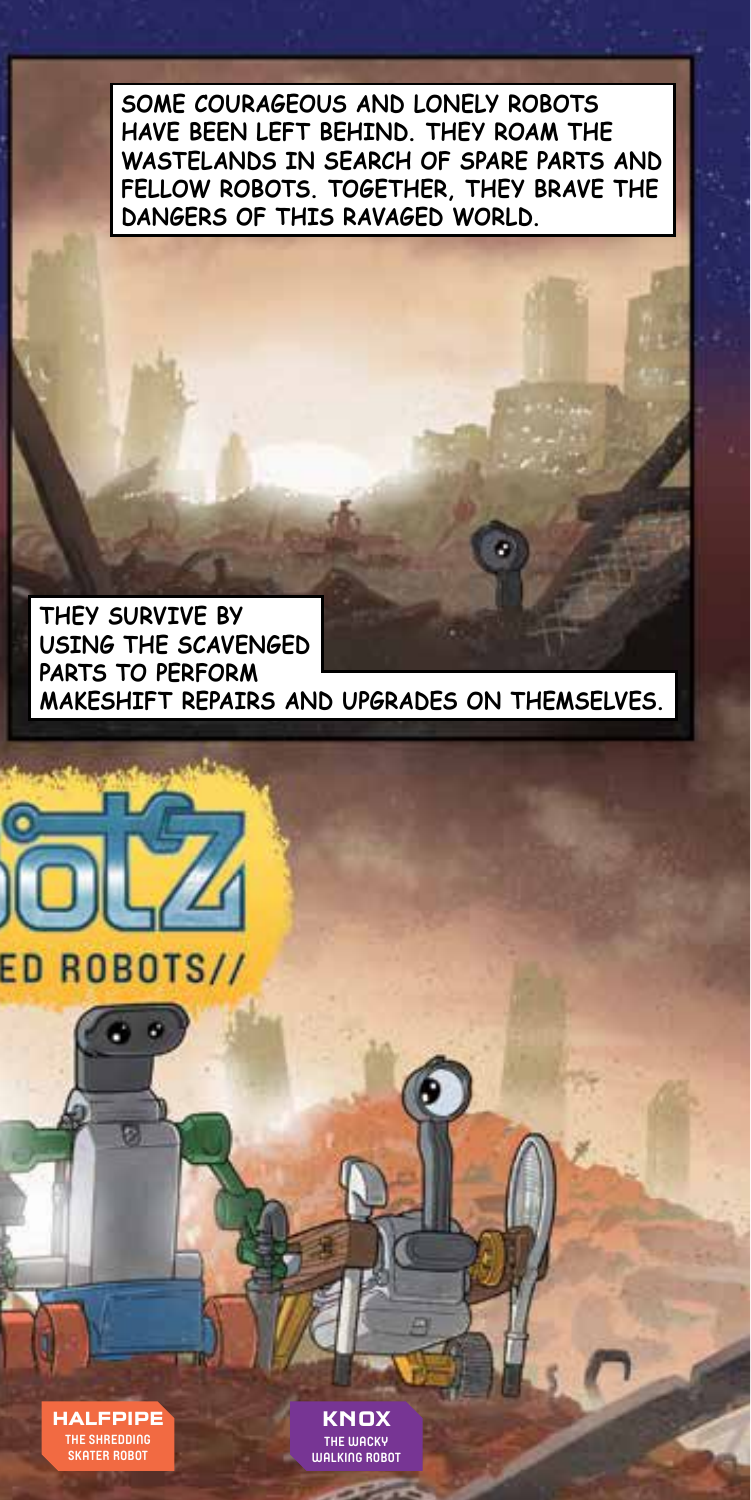# **SAFETY INFORMATION**

WARNING! Not suitable for children under 3 years. Choking hazard — small parts may be swallowed or inhaled. Keep packaging and instructions as they contain important information.

### **SAFETY FOR EXPERIMENTS WITH BATTERIES**



- An adult should insert and change the battery.
- To operate the model, you will need three AAA (1.5-volt, LR03) batteries, which could not be included in the kit due to their limited shelf life.
- Avoid a short circuit of the battery. A short circuit can cause the wires to overheat and the battery to explode.
- Different types of batteries or new and used batteries are not to be mixed.
- Do not mix old and new batteries.
- Do not mix alkaline, standard (carbon-zinc), or rechargeable (nickelcadmium) batteries.
- Batteries are to be inserted with the correct polarity (+ and -). Press them gently into

the battery compartment (figure 1 above).

- Always close the battery compartment with the lid.
- Non-rechargeable batteries are not to be recharged. They could explode!
- Rechargeable batteries are only to be charged under adult supervision.
- Rechargeable batteries are to be removed from the toy before being charged.
- Exhausted batteries are to be removed from the toy.
- The supply terminals are not to be short-circuited.
- Dispose of used batteries in accordance with environmental provisions, not in the household trash.
- Avoid deforming the batteries.

#### Notes on Disposal of Electrical and Electronic Components:

The electronic components of this product are recyclable. For the sake of the environment, do not throw them into the household

trash at the end of their lifespan. They must be delivered to a collection location for electronic waste, as indicated by the following symbol: Please contact your local authorities for the appropriate disposal location.

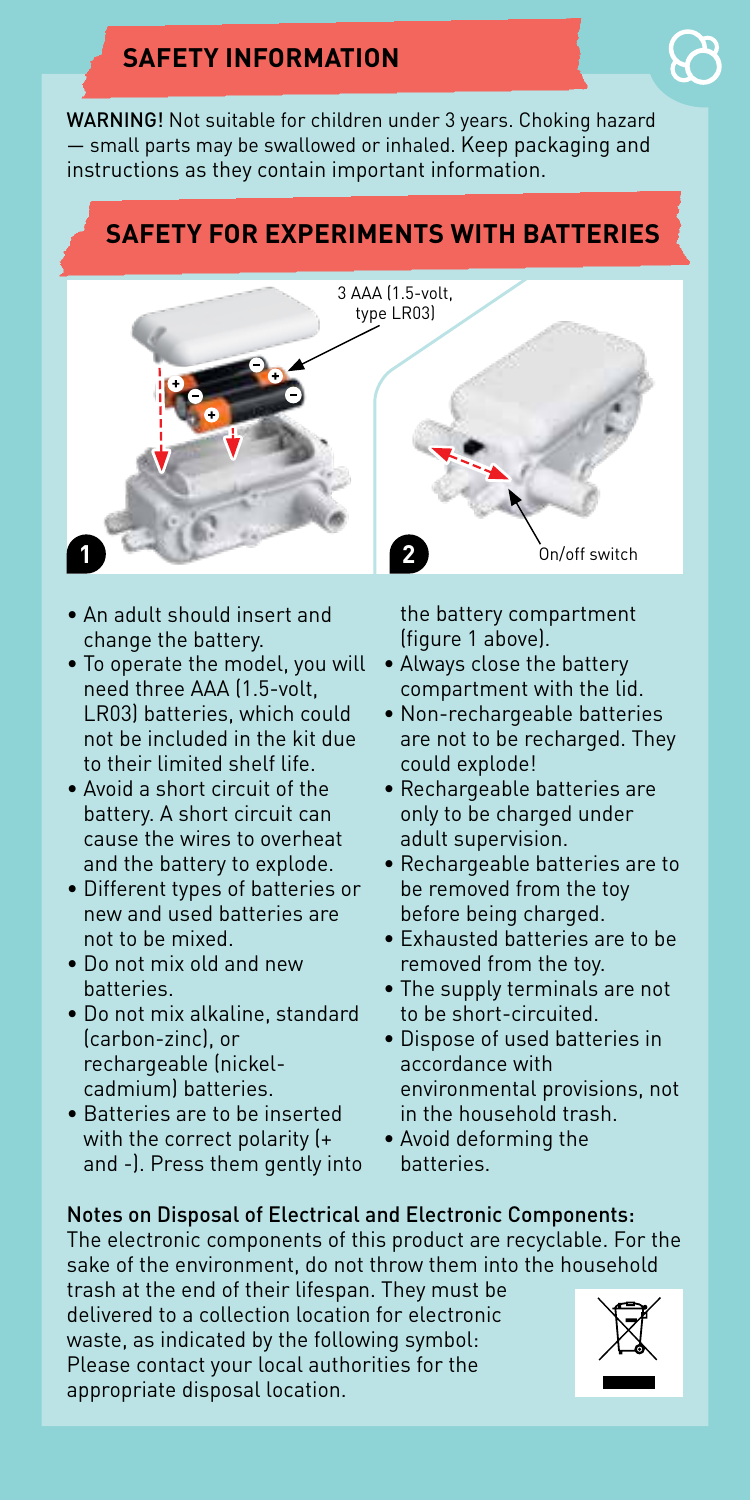## **REBOT ASSEMBLY: 1 OF 2**

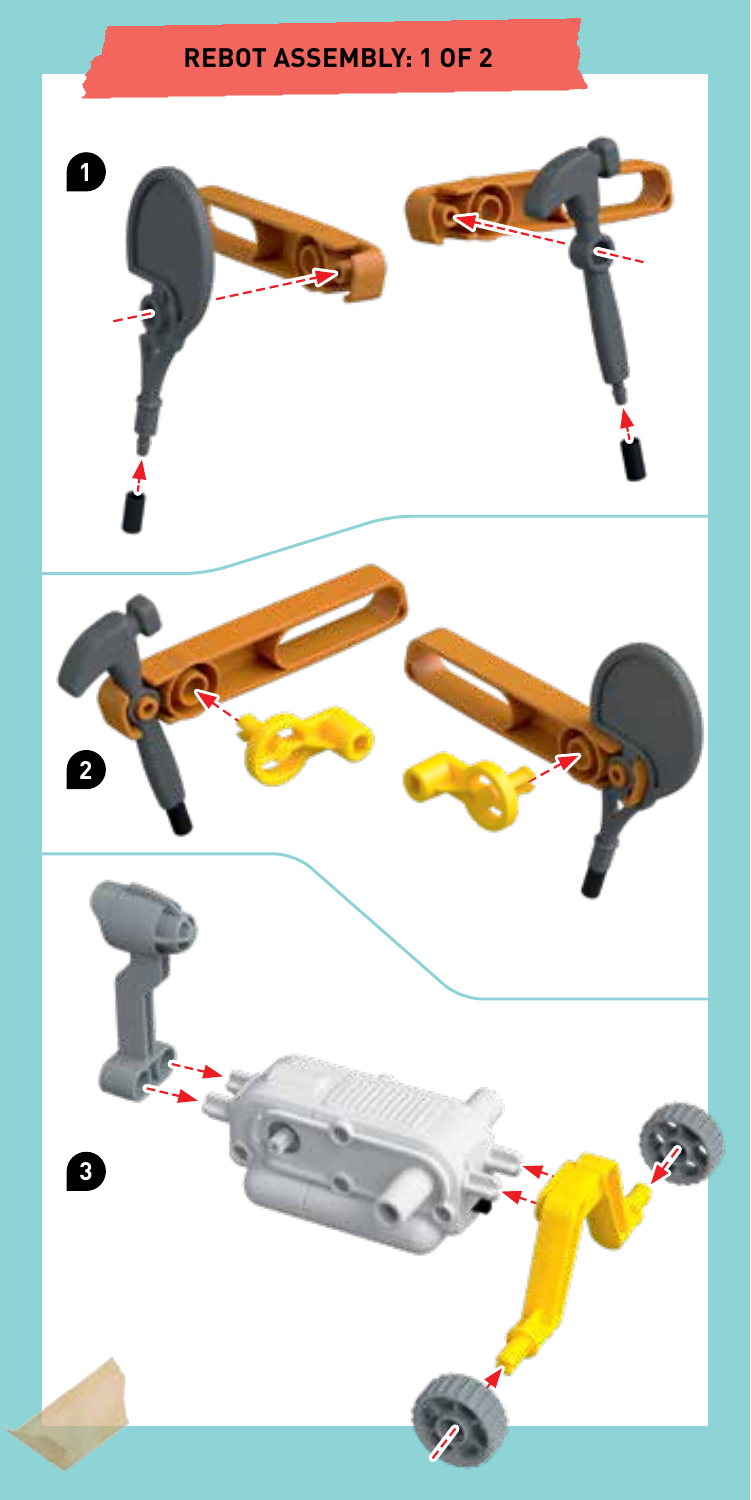## **REBOT ASSEMBLY: 2 OF 2**

**4**

Important: The two cranks must be staggered as shown below.

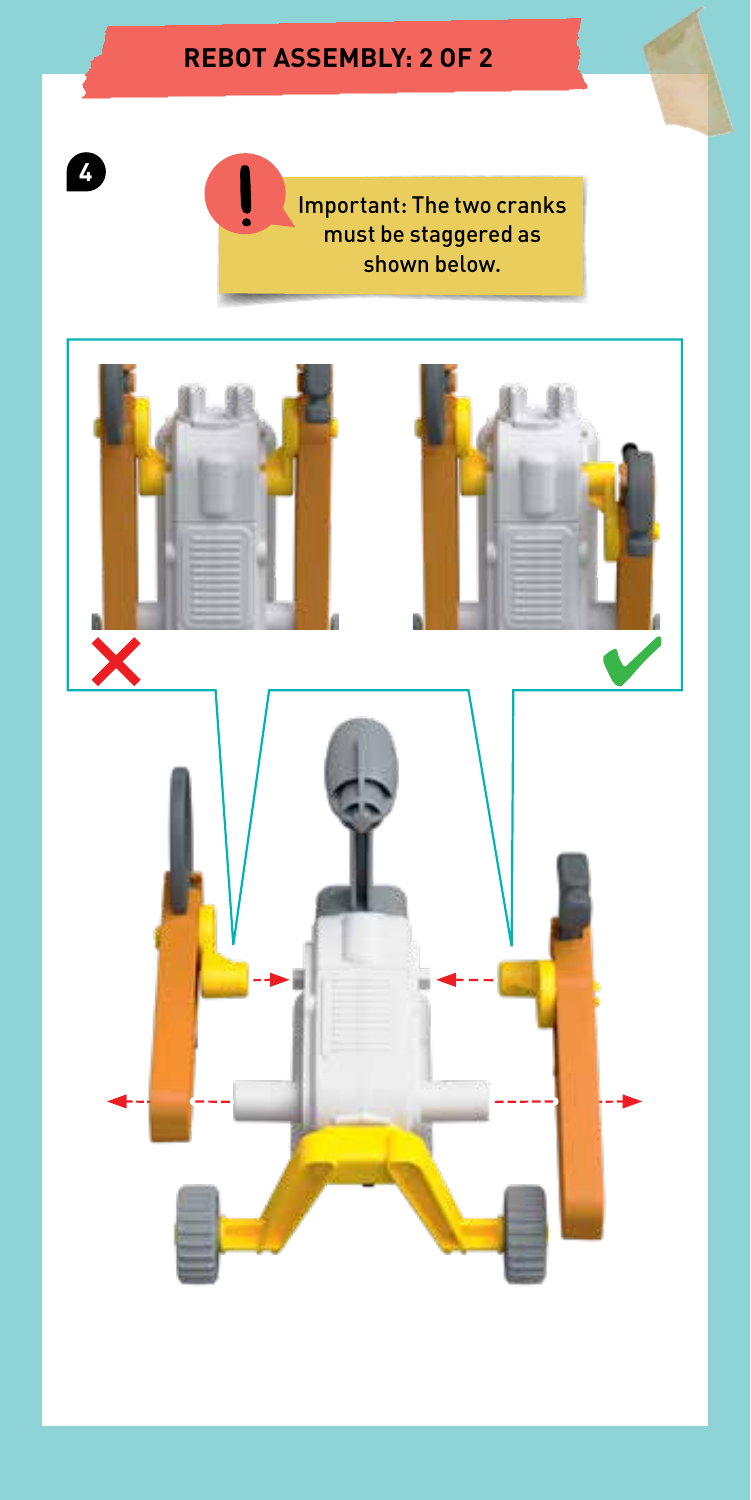#### **EXPERIMENTS**

1. Knox's special design makes it fall-proof. If Knox falls over, it's no problem — it can pick itself up again. Try it out by knocking Knox over while it's running.



2. Knox still has an alternative configuration up its sleeve. To enable this, the planks (parts 4 and 5) must be mounted in such a way that they are above the guide pegs, as shown in the picture.



#### **COMBINE REBOTZ**

ReBotz parts can be swapped with one another, allowing you to invent your own new and wacky ReBotz combinations. You can see a few ideas for this by scanning the QR code here with help from a parent or other adult.